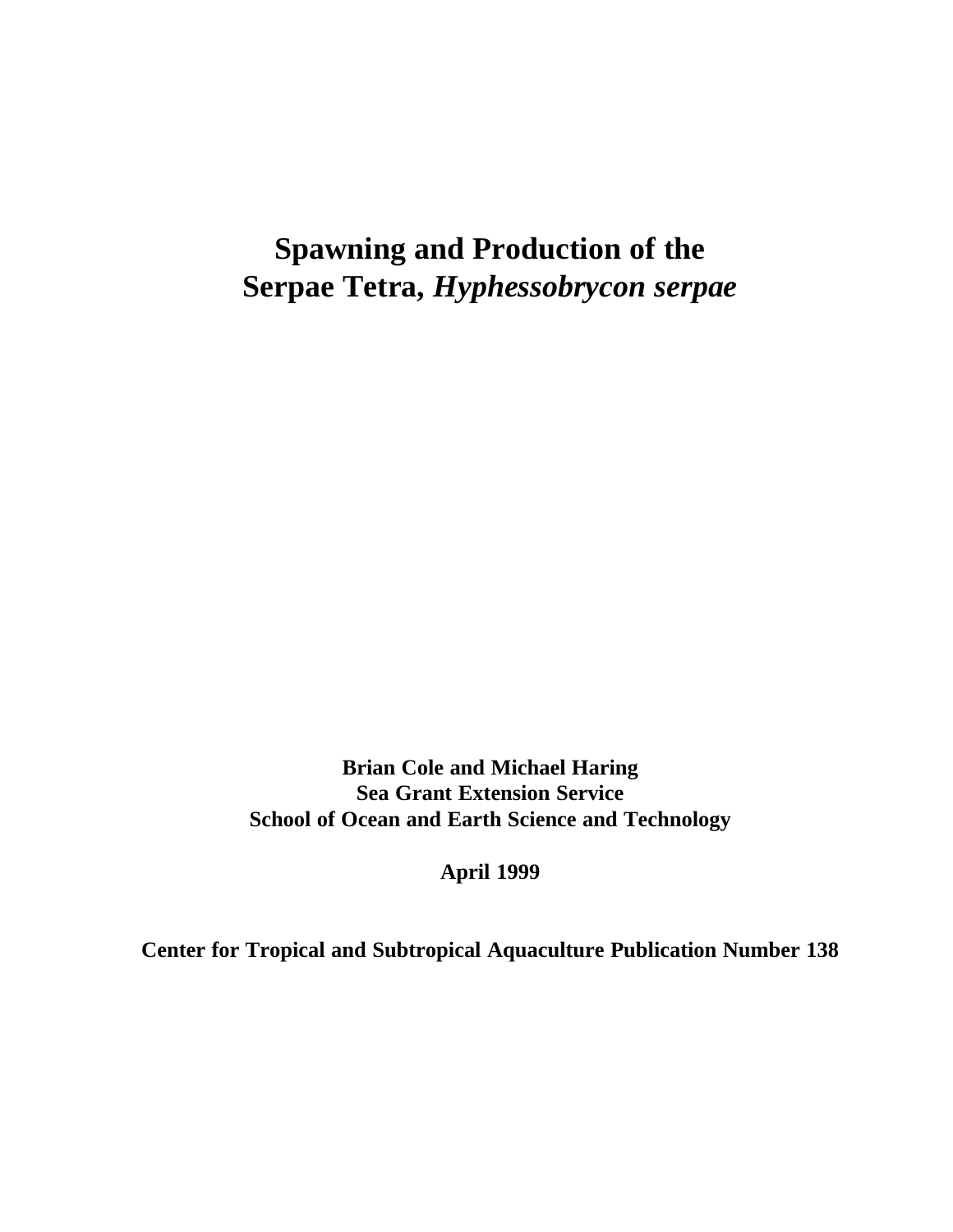# **Acknowledgments**

The authors wish to extend a sincere thank you to all who contributed to the completion of this manual. The production of this fact sheet is the combined effort of three institutions:

- 1. The United States Department of Agriculture Center for Tropical and Subtropical Aquaculture (CTSA) through a grant from the U.S. Department of Agriculture Cooperative State Research, Education and Extension Service (USDA grants # 96-38500-2743 and #97-38500-4042).
- 2. The University of Hawaii Sea Grant Extension Service (SGES) through the National Oceanic and Atomospheric Administration (NOAA), project # A/AS-1. Which is sponsored by the University of Hawaii Sea Grant College Program, School of Ocean Earth Science and Technology (SOEST), under Institutional Grant No.NA86RG0041 from NOAA Office of Sea Grant, Department of Commerce, UNIHI-SEAGRANT- TR-99-01.
- 3. The Aquaculture Development Program, Department of Agriculture State of Hawaii, as part of the Aquaculture Extension Project with the University of Hawaii Sea Grant Extension Contract # 44576 .

The views expressed herein are those of the authors and do not necessarily reflect the views of the funding agencies or their sub-agencies.







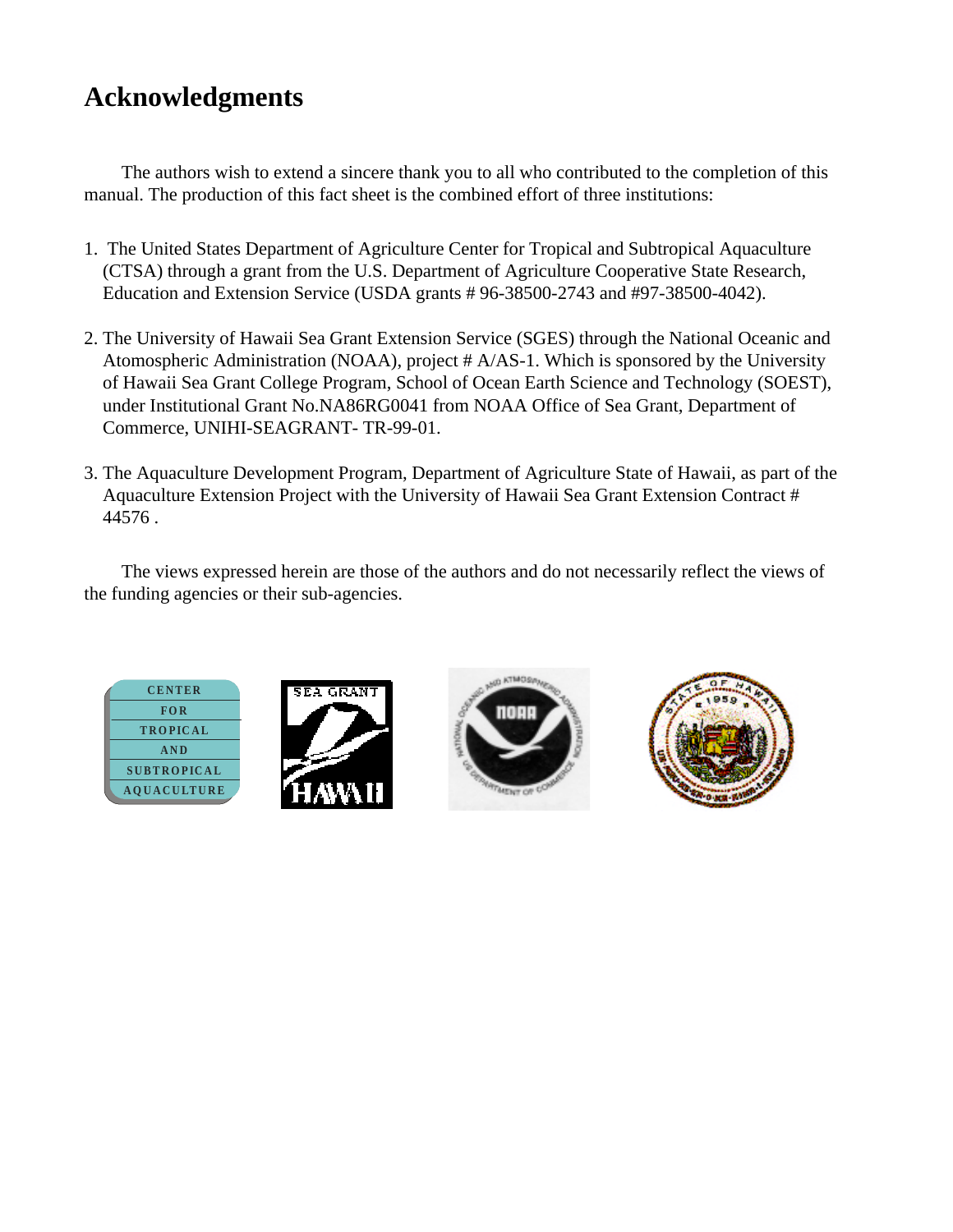#### **Introduction**

The Tetras are one of the more popular groups of fishes that are kept in modern aquaria. They are generally colorful and small and most only grow to an inch or two and can be kept in small tanks more suitable for the beginning hobbyist. Many of them are schooling fish that do better in groups of five or more individuals. When small schools are kept in a larger tank they add an eye catching splash of movement and color to any type of aquaria.

All varieties of tetra are highly marketable and constantly in demand. The Neon Tetra, *Paracheirodon innesi*, is the second highest fish imported into the U.S in both numbers of individuals and total value, second only to the Guppy, *Poecillia reticulata*. The Serpae Tetra is imported in volumes in excess of 60,000 pieces per month even though it is widely bred in the United States (Chapman, 1995).

The historical estimated farm gate prices producers could expect for a group of various one inch *Hyphessobrycon sp.* is summarized in Figure 1.



#### **Estimated Farm Gate Prices**

Figure 1. Estimated average farm gate prices for selected one inch *Hyphessobrycon sp*.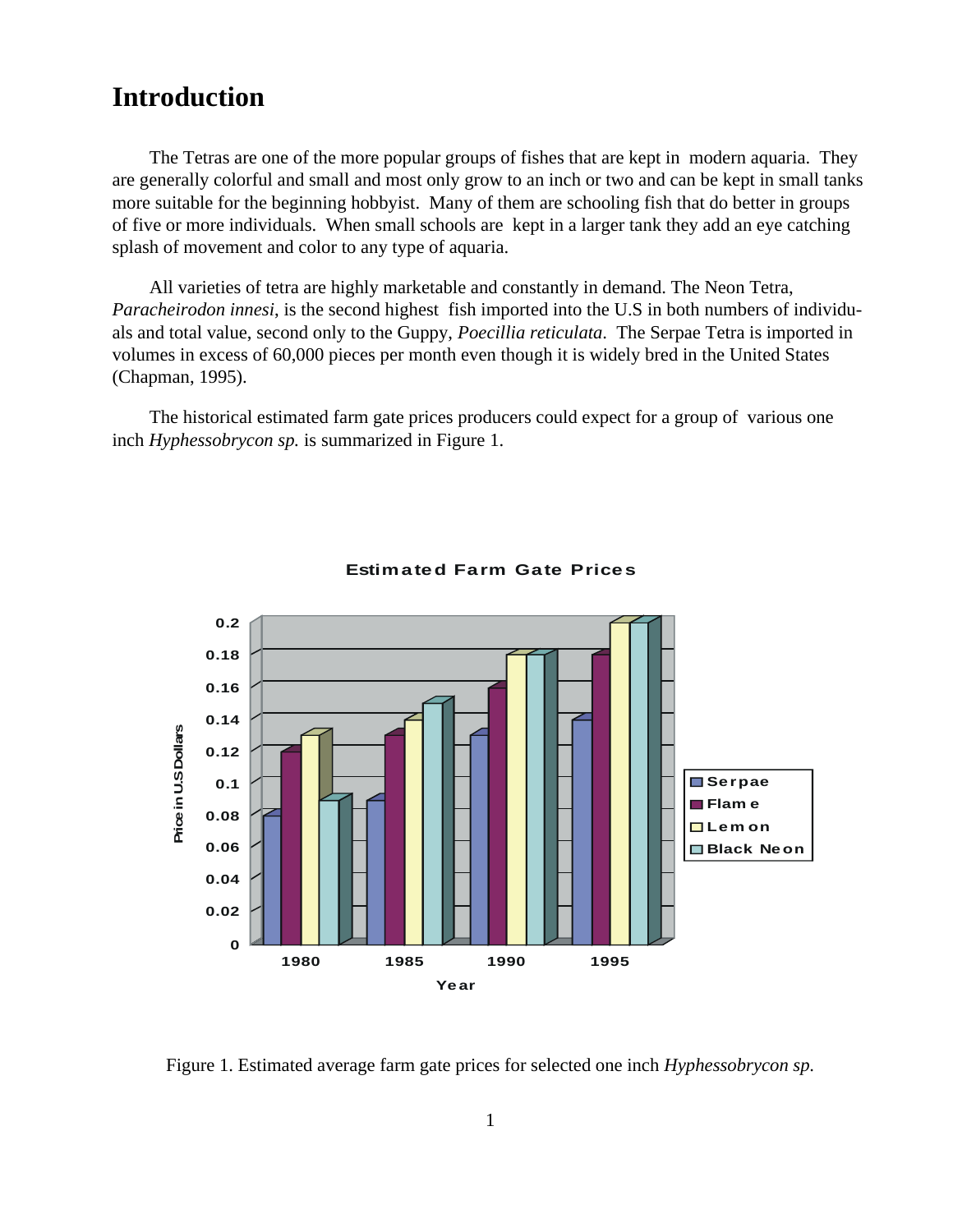### **Taxonomy**

Like many of the fish in the aquarium industry the Serpae Tetra has gone through several taxonomic revisions over the years. Much of the general literature reflects this confusion and many authors view this fish as one of many subspecies grouped under the genus and species name of *Hyphessobrycon callistus*. In the past it has been referred to as *Hyphessobrycon callistus serpae*, *H. callistus minor*, *H. callistus serpae* and in some cases *H. callistus rosaceus* (Axelrod et.al.1977). As late as 1995 it has been suggested that each is a species in the Genus *Hyphessobrycon.* Many of the above species names are systematically assigned to fish that are considered distinct subspecies at this point in time. In reality however, it can be very difficult to distinguish between these different species just by looking at the fish and would require examination by an expert (Tavares 1977). The subtle distinctions in markings and shape that the closely related species exhibit are presented in Figure 2. In addition, most of the fish available on the market at the wholesale-retail level are certainly hybrids with pure wild strains being very rare.

The current taxonomic classification is; Family: *Characidae*, Subfamily: *Tetragonopterinae*, Genus: *Hyphessobrycon*, Species: *serpae*.



Figure 2. Various Hyphessobrycon species similar to Hyphessobrycon serpae. (Modified from W. Van der Jeught and D. Rupel-Vaartland, 1995)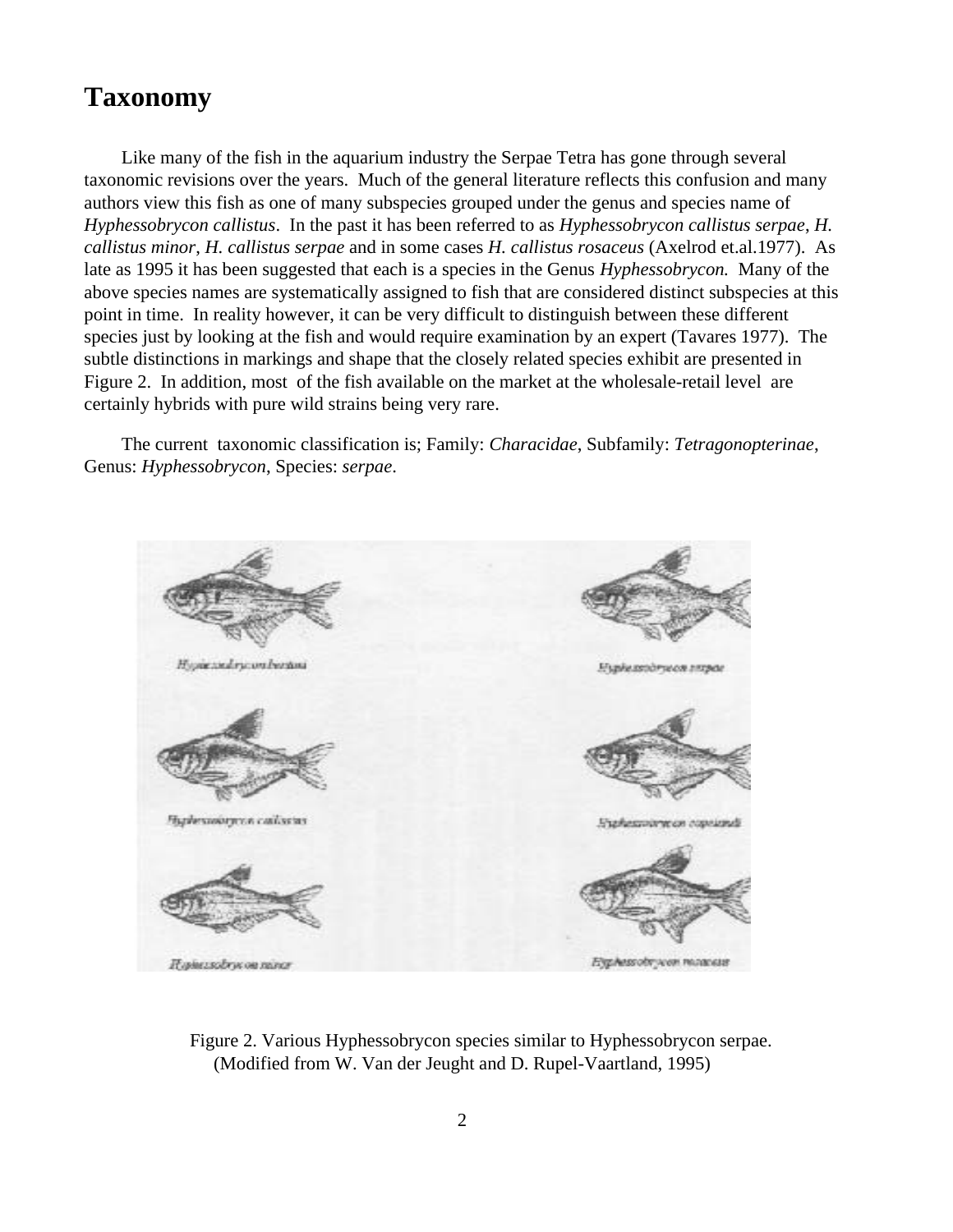## **Distribution**

The Serpae Tetra is indigenous to the southern Amazon basin and the Paraguay basin (Baensch 1991). It is bred widely in Europe, Asia and North America and may have established wild populations in areas with suitable environments.

# **Morphology**

*Hyphessobrycon serpae* usually grow to between 4 - 6 centimeters in total length. The body color, as shown in Figure 3., can be anything from a light reddish brown to a dark red depending on the condition of the fish, and may reflect some of the hybridization and genetic background of the fish. The body is deep and compressed, juvenile specimens have no distinguishing sexual characteristics but mature females are broader and plumper in the pelvic region. The pelvic and anal fins are dark red with white on the outermost edge while the caudal fin is solid red. The dorsal fin is red and black and may have some white on the outer edge. Classically there is a black bar behind the gill covers but this may not be present in many specimens available to the hobbyist.



Figure 3. Photograph of *Hyphessobrycon serpae* male (top) and femaile (bottom).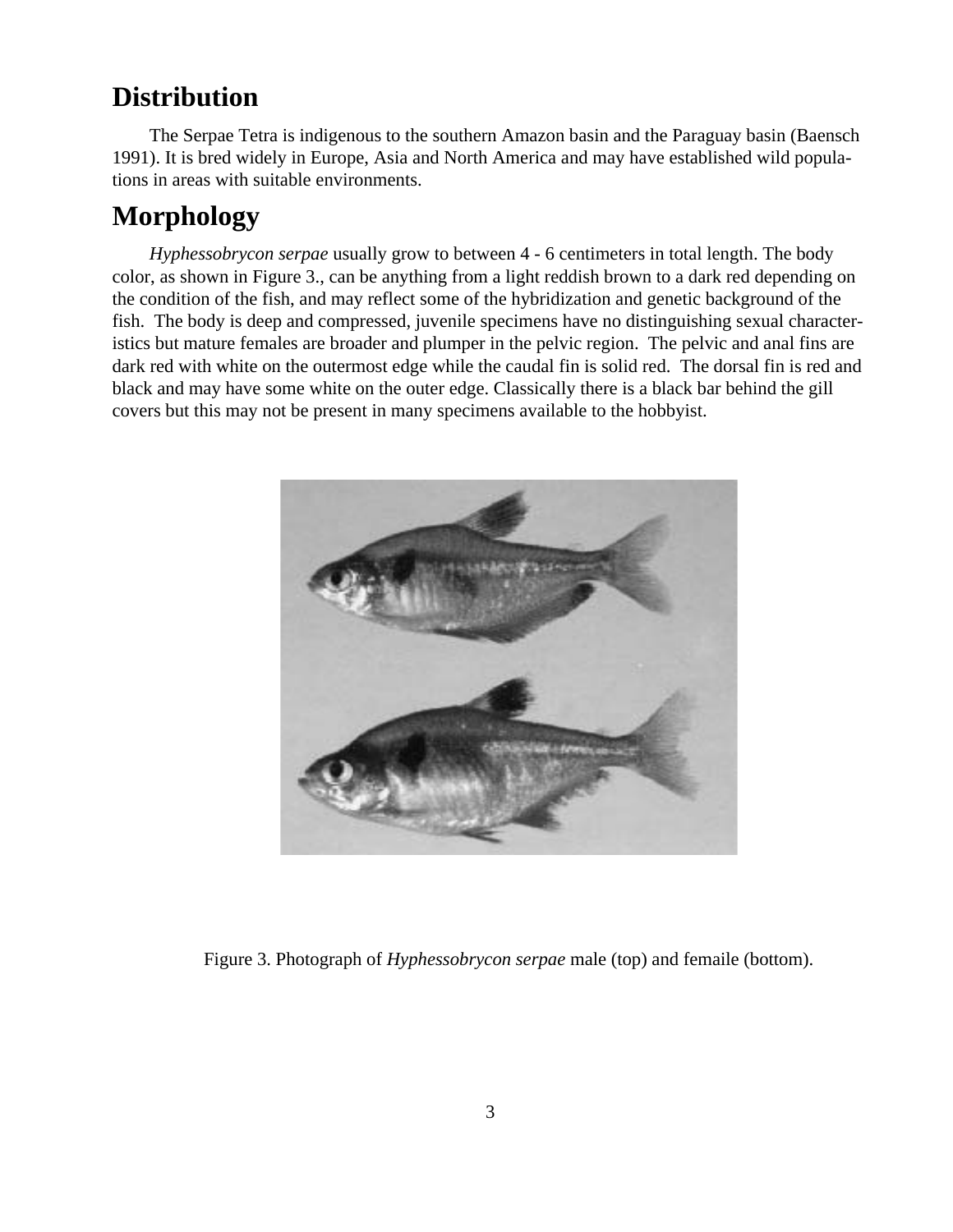#### **Reproduction**

Generally Tetras prefer soft, slightly acid water . Serpae Tetras prefer water temperatures between 23 - 26 C with total hardness of 40 mg/l CaCo3, a pH between 5.8 - to 7.6 with the ideal being about pH 6.8 (Baensch 1991, Axelrod and Schultz 1983). Spawning at the Windward Community College site took place in late October under the following water conditions, Temperature 24- 27 C, Total hardness of 35 mg/L CaCo3 and a pH of 8.0. The sex of the juveniles is difficult to distinguish so they should be raised together until you can sex the females by the plumpness in the abdomen. Prior to spawning the fish should be segregated according to sex for a period of one to four weeks and fed three times a day with a wide variety of foods including frozen or live brine shrimp, tubifex or blood worms, beef heart and a good quality commercial diet. This will insure the females come into reproductive condition in as short of time as possible.

Pairs are placed into the tank late in the afternoon, although some of the literature suggests that up to six pairs can be placed into a 10 gallon tank. Tanks as small as three gallons can be used and certainly tanks no larger than ten gallons are needed. Spawning will begin the next day around dawn and last from one to four hours (Baensch 1991). The pairs should be removed immediately after spawning is completed. Two to three hundred eggs can be produced from a single female (Scheurman 1989), and spawns at Windward Community College have produced clutches of fry in excess of three hundred.

If possible a tight fitting screen should be placed an inch or two off the bottom of the tank with a spawning substrate such as java moss, nylon knitting yarn or a spawning brush placed on top of the screen. Several types of suitable spawning substrate are shown in Figure 4. If a screen can't be fitted to the bottom of the tank, a stiff spawning brush will prevent some cannibalism as shown in Figure 5. This type of set up will help insure that the adults will not eat spawned eggs, otherwise remove the adults immediately after spawning to prevent egg cannibalism. Serpae Tetra eggs can be classified as slightly adhesive and sinking.

Once spawning has been completed the eggs hatch in about 24 hours and look like slivers of glass clinging to the spawning substrate. In about five days the fry will have absorbed the yolk sack and are ready to feed. Although they will look very small, the fry will be able to take newly hatched brine shrimp. Caution should be taken during this time so that the tank is not over fed. The fry are very delicate and cannot be moved without high mortality for the next seven to ten days. After this period they can be siphoned out and consolidated for grow out. Once they are placed in the grow out container you can wean them from the brine shrimp and onto a powdered commercial diet. In the next four to five weeks growth will be steady and they begin to look like the adults in shape and color.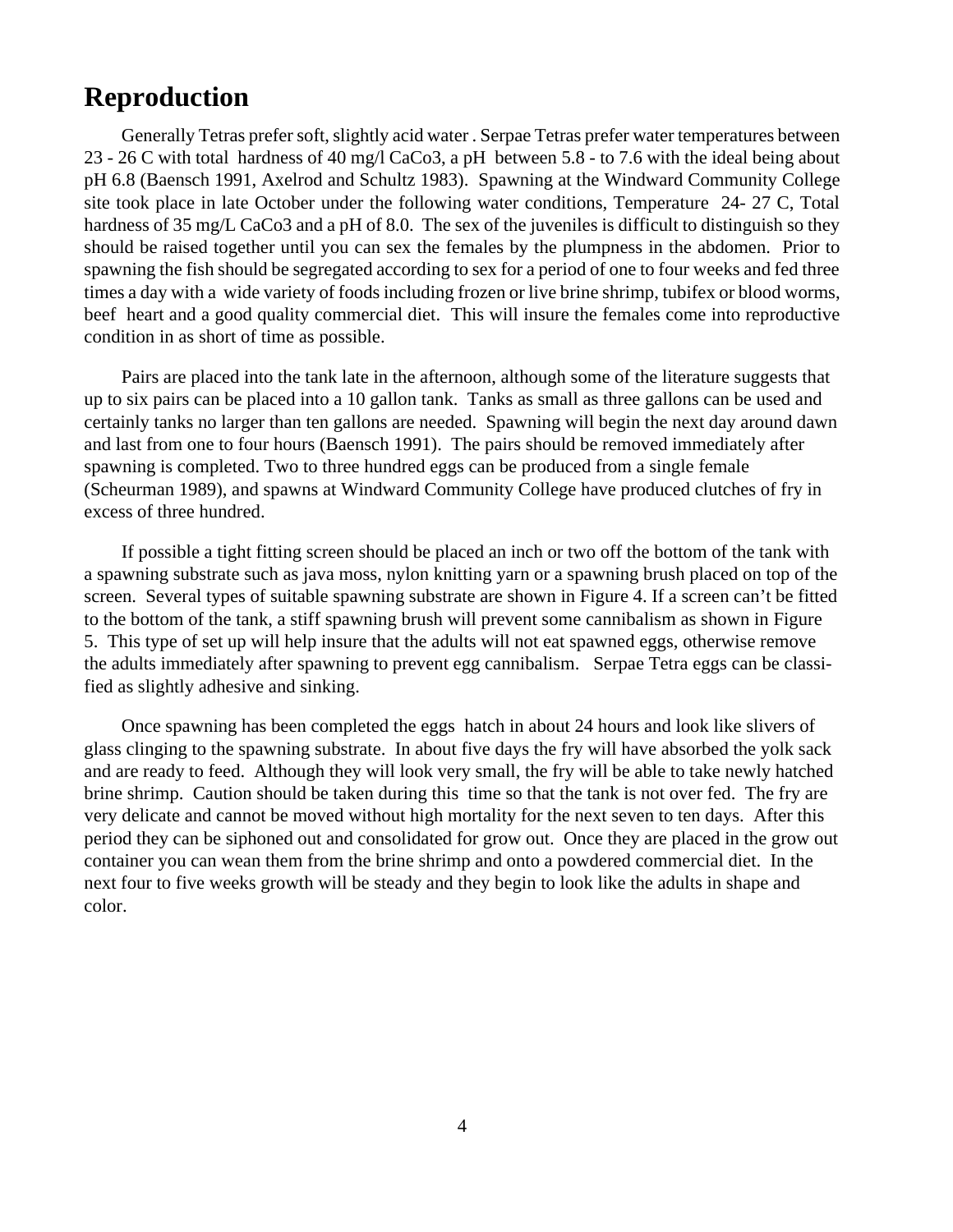

Figure 4. Several types of spawning substrate suitable for *Hyphessobrycon sp*.



Figure 5. Tank set up for spawning *Hyphessobrycon sp*.

#### **Growth**

Serpae Tetras were stocked into above ground tanks, twelve feet in diameter tanks at a density of six per gallon (1.6/ liter). Fish were weaned for the first two weeks using a combination of live brine shrimp and a fine powdered commercial trout swim up diet containing fifty five percent crude protein, sixteen percent crude fat, three percent crude fiber, twelve percent ash and one percent phosphorus. After the initial two week weaning period the fish were fed strictly on the commercial diet. During the trial grow out period, mid November through February, the water temperatures were less than optimum and ranged between 20 and 24 degrees centigrade as shown in Figure 6.



Figure 6. Temperature range at Windward Community College during the spawning and growout period for *Hyphessobrycon serpae*.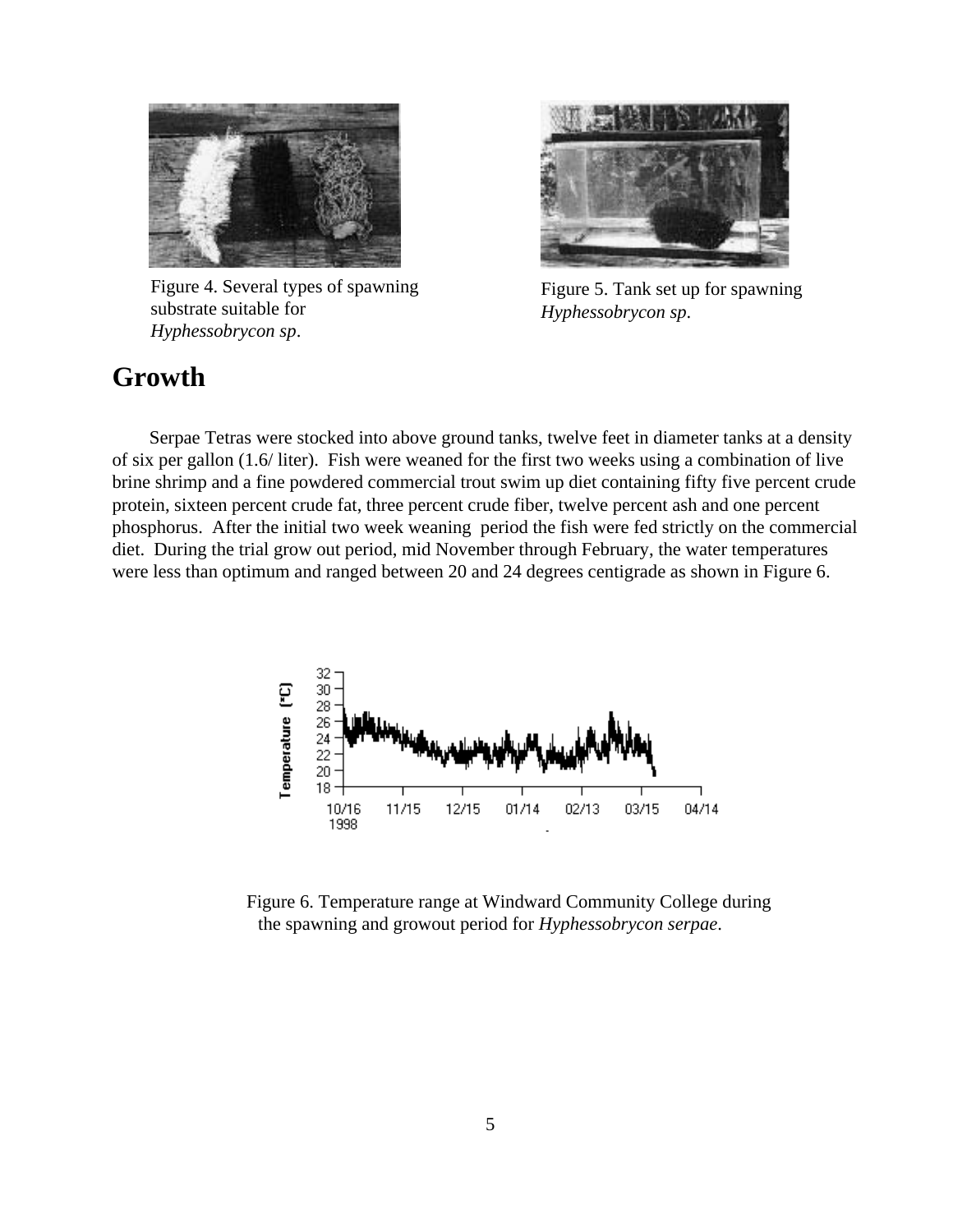Figure 7 represents the growth of *Hyphesscbrycon serpae* cultured over a 118 day period during the winter months in Hawaii. Serpae Tetras are sold at a variety of sizes through Far East markets starting as small as 1/2 inch (12.5 mm) and ranging up to 1.25 inches (31.25 mm). Domestic price lists from Florida rarely list sizes available and usually ship Serpaes in the 3/4 to one inch size. In this grow out trial,1/2 inch fish (12.5 mm) were obtained in less than 40 days, 3/4 inch (18.75 mm) in about 62 days and one inch fish (25 mm) in 100 days. The regression formula in Figure 7 applies to growth at 15 days and beyond at the temperature regime given previously in Figure 6 . Although the total growth of Serpaes over the 118 day period seems slight to many growers, Serpaes are sold at relativity small sizes, and marketable fish can be grown in under twelve weeks.



**Growth of Hyphesscbrycon serpae**

Figure 7. Growth of *Hyphessobrycon serpae* cultured in tanks. Total length in millimeters =  $4.85 = (0.203 \text{ x time in days})$ .  $R^2 = 0.90$ ,  $p < 0.05$ ,  $n = 432$ .